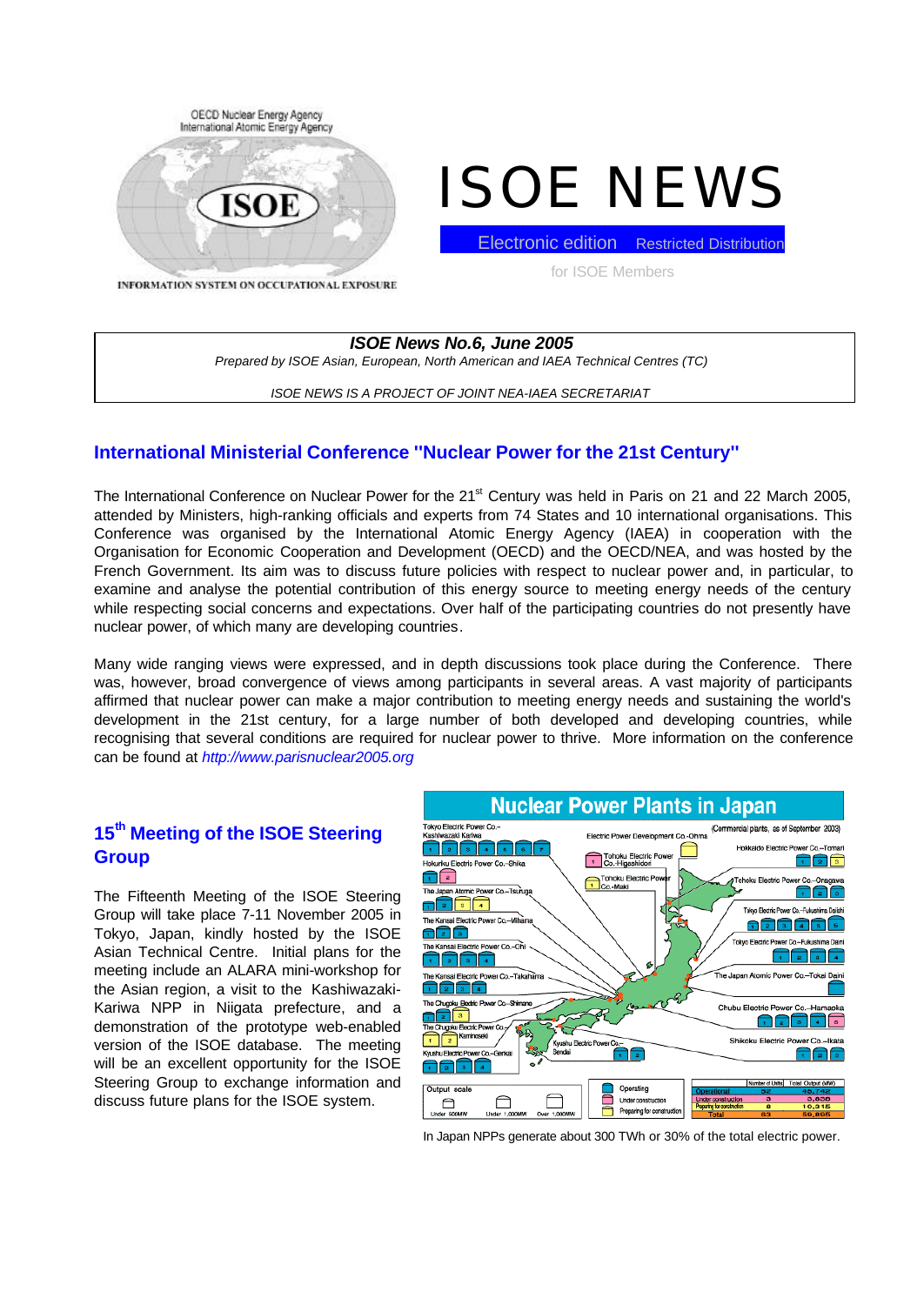## **Russian Participation in the ISOE Programme**

*Vadim O. Glasunov, Head of Laboratory , Optimization of NPP Personnel Exposures during Maintenance, All - Russian Research Institute for Nuclear Power Plant Operation*



Russian participation in ISOE started through IAEA in year 2002. All plants with pressurized water moderated reactors (VVERs) participate in the ISOE programme.

In 2004, Russian NPPs generated 143 TWh amounting to 15.6% of the total electric power generation in Russia. Centralized management of all 10 NPPs is performed by one operating utility – Rosenergoatom.

At the end of 2004, the new Kalinin 3 unit (VVER-1000) was put into operation in the Russian Federation and nowadays there are 10 Nuclear Plant Sites including 31 units in operation. Moreover, 4 units are at the stage of decommissioning.

As it is known, there are two main types of reactors which are operated in the Russian Federation:

- VVER type reactor shell type, water cooled and moderated, heterogeneous thermal reactor
- RBMK type reactor boiling water cooled, graphite moderated, high power channel type reactor.

In addition, there are 4 EGP units in operation Bilibino 1-4) - channel type, uranium-graphite reactor of small capacity; and also one fast breeder reactor (Beloyarsk 3).



## **ALARA Programme Results**

During the last ten years (1995-2004), the average annual collective dose per unit for VVERs decreased from 2.26 manSv to 1.00 manSv and for RBMKs from 10.17 manSv to 4.23 manSv.

To reduce occupational exposures and meet international standards and new requirements, radiation protection managers have been faced with considerable technical and organizational work. One of the first steps was elaboration of a standard ALARA programme for all Russian NPPs in 2000. On the basis of this programme, each NPP has prepared its local ALARA programme.

## **Dose Limits**

An annual equivalent dose limit of 50 mSv was used until 2000. Since 2000, the limit was set according to the standard approach - effective dose of 20 mSv per year, averaged over defined periods of 5 years with the further provision that it should not exceed 50 mSv in any single year.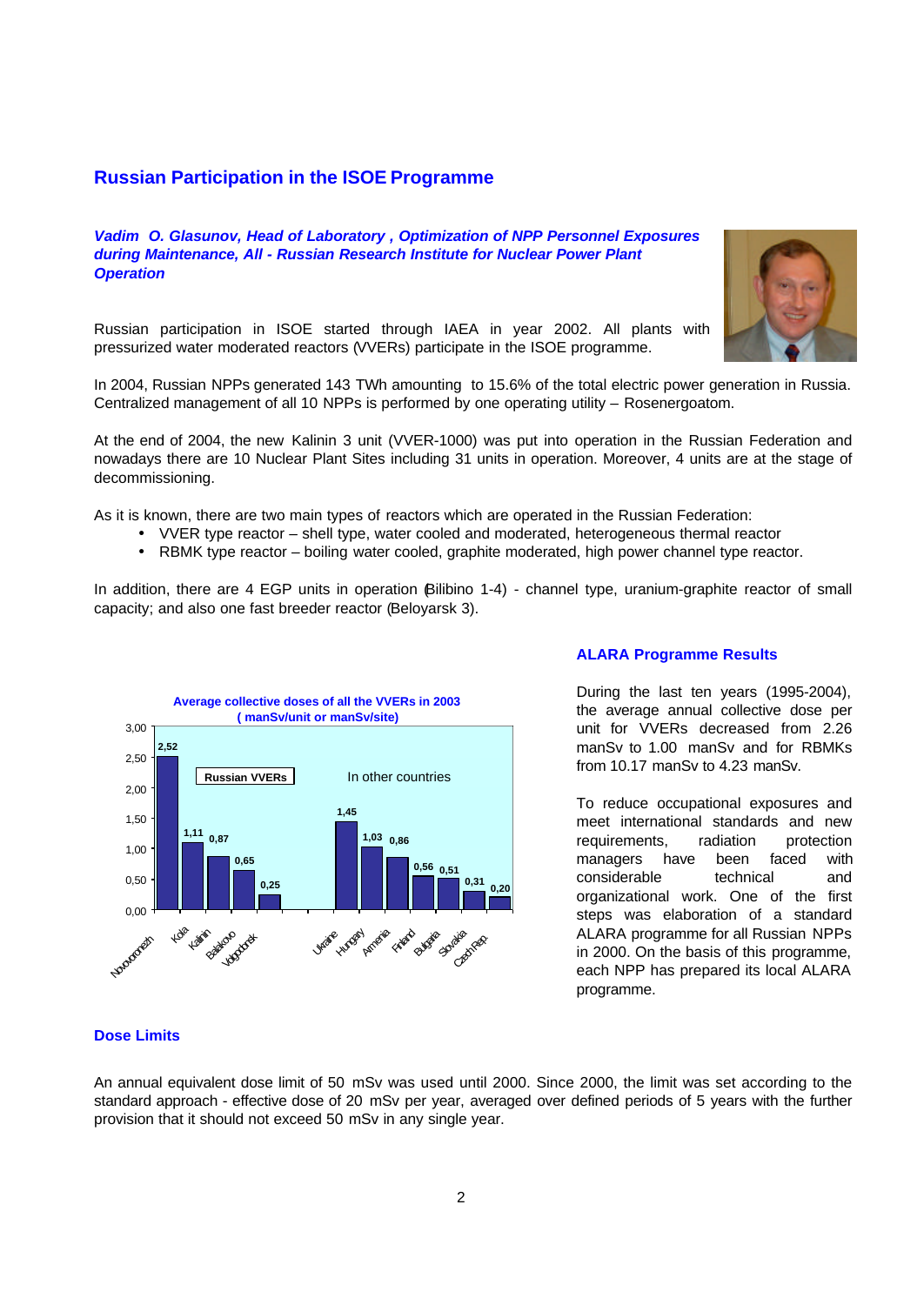# **OECD/NEA International Nuclear Emergency Exercise INEX-3**

The NEA's work on international nuclear emergency exercises began with the INEX-1 Exercise in June 1993. Since that time, the ongoing INEX series has proved successful in testing and improving international nuclear emergency response arrangements. The next exercise in this series, INEX-3, addresses international interest in the 'consequence management' issues that will arise after the early phase of an incident. The INEX-3 table-top exercise focuses on decision-making mechanisms in the medium and late phases after a nuclear or radiological incident causing serious contamination. Exercise objectives cover agricultural and food countermeasures, decisions on "soft/light" countermeasures, recovery management, and public information. Currently about twenty countries have indicated their intent to hold an INEX-3 exercise in 2005, either individually or in co-operation with a neighbouring country. This exercise will be followed in the spring 2006 by an international evaluation workshop.

# **INTERNATIONAL IARC STUDY—U.S. Commercial Cohort Information on the Ongoing Cancer Mortality Study**

#### *Roger P. Shaw, CHP, IARC Study Project Manager for the U.S. Commercial Cohort*

The International Agency for Research on Cancer (IARC), located in Lyon, France, began a collaborative cancer mortality epidemiological study in 1993. Initiated in light of ongoing questions as to the validity of extrapolations from studies of high dose populations to estimate risks to low dose populations, the purpose of the study is to provide a more precise estimate of any risk associated with radiation exposure at occupational levels

The collaborative project includes a large cohort of about 500 000 workers in a retrospective pooled cancer mortality study of nuclear workers, making it the largest such study in the world. Data is the property of IARC and the participants, and no analysis or publication of results is expected on a local level. Participating countries include Australia, Belgium, Canada, Finland, France, Hungary, Japan, Korea, Lithuania, Slovak Republic, Spain, Sweden, Switzerland, U.K., and U.S. (Commercial and DOE cohorts).

In addition to the U.S. DOE cohort study led by a team of researchers at NIOSH, a group of U.S. commercial nuclear plants also decided to participate in the study. IARC approved their participation in accordance with strict protocols. Funds were provided by the participating 15 nuclear utilities, and highly credible and independent researchers were selected for the study. The U.S. involvement includes 52 reactors and about 54 000 workers.

Prior to requesting permission from IARC for participation in the study in 1998, the following advantages and disadvantages were considered:

#### **Advantages**

Demonstrates concern for workers Independent researchers Efficacy of current dose limits Helpful for dealing with cancer "cluster" perceptions Confidentiality of individual worker data

#### **Disadvantages**

Cost not insignificant Public relations effect uncertain Study outcome uncertain Effect on worker concerns uncertain Not likely to reach scientifically dispositive conclusions